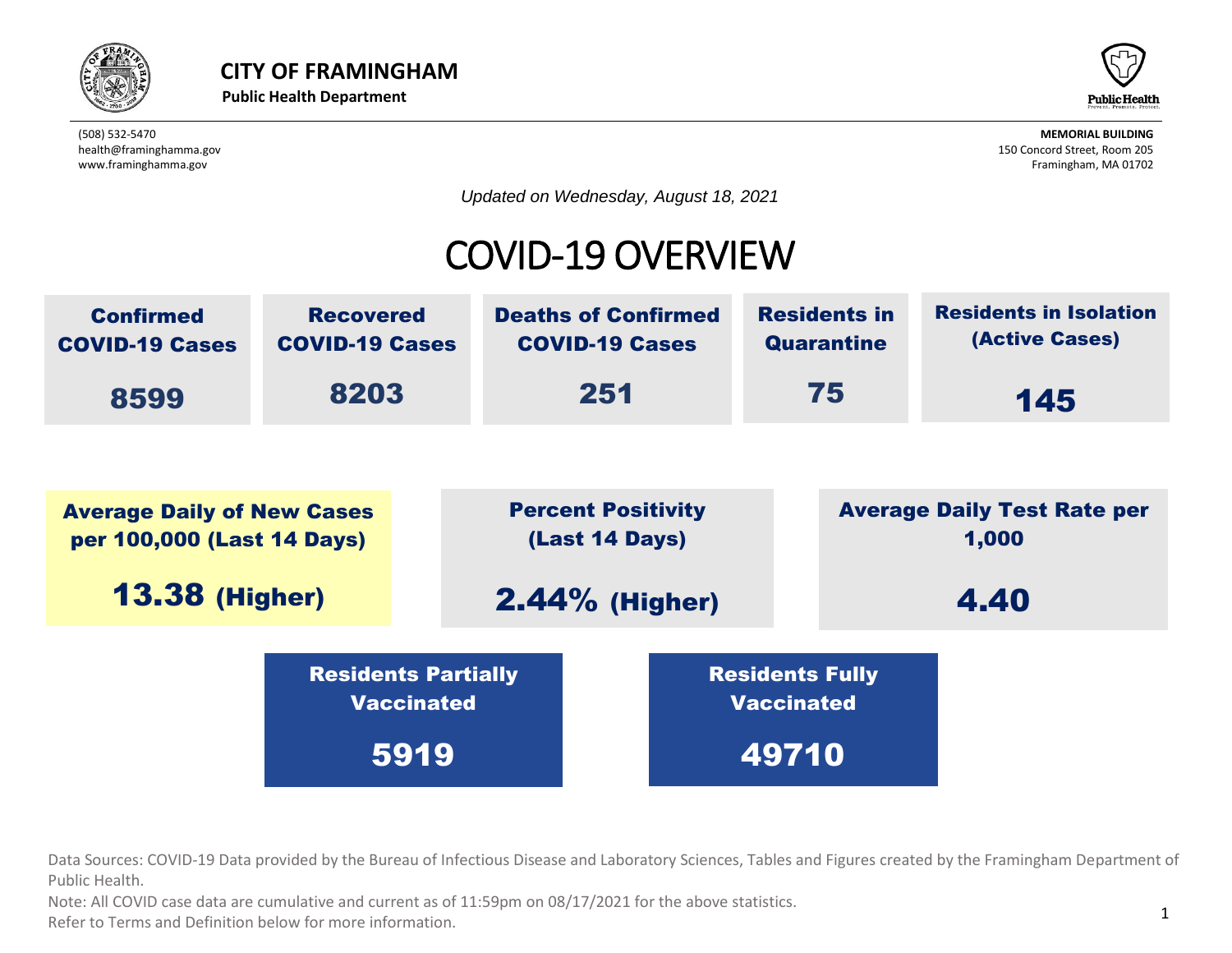





#### *Updated on Wednesday, August 18, 2021*

This data analysis provides more information about Framingham residents who have received positive COVID-19 test results and the number of vaccine doses administered. Please note that negative test results are not reported. This data analysis is intended to help us better understand the situation at the current time, and guide efforts to mitigate further disease transmission. This analysis is not a predictor of future trends. It will be updated weekly as new data is available.

#### **Terms and Definitions:**

- 1. Average Daily Incidence Rate per 100, 000 Color Calculations: **Gray:** Less than or equal to 15 total cases in the last 14 days; **Green:** Average daily new confirmed case rate over the last 14 days: <10 cases per 100,000 population AND >15 total cases; **Yellow:** Average daily new confirmed case rate over the last 14 days: >10 cases per 100,000 population OR > 4% positivity rate; **Red:** Average daily new confirmed case rate over the last 14 days: > 10 cases per 100,000 population AND > 4% positivity rate.
- 2. Last 14 days = 08/03/2021 to 08/17/2021
- 3. Change in percent positivity of all PCR tests conducted on Framingham residents compared to the previous week's (08/11/2021) report. This is based on total PCR molecular tests performed as of 11:59pm on 8/10/2021.
- 4. Average number of tests per day taken by Framingham residents within the past 14 days, per 1,000 population. Past 14 days = 07/27/2021 to 08/10/2021. As a reference, the State's number is 5.16
- 5. Residents fully vaccinated: An individual is counted as fully vaccinated if they have received the number of doses required to complete the COVID-19 vaccine series. This is measured as the total number of 2nd doses of Moderna and Pfizer administered and reported plus the total number of Janssen/Johnson & Johnson doses administered and reported.
- 6. Partially vaccinated individuals: An individual is counted as partially vaccinated if they have received only the 1st dose of a two-dose vaccine (currently Moderna and Pfizer)
- 7. MIIS: Immunization data from most (but not all) providers in Massachusetts are reported into the Massachusetts Immunization Information System (MIIS) through direct messages from electronic health records or direct entry by users. Due to inputting and processing, it may take 24-48 hours or more for shipping or administration data to appear in MIIS. MIIS data are available for analysis one calendar day after they are reported to the MIIS. Data are current as of time of publication and may be subject to change in future publications as additional data are reported.
- 8. Information on race and ethnicity is collected and reported by laboratories, healthcare providers and local boards of health and may or may not reflect self-report by the individual case. If no information is provided by any reporter on a case's race or ethnicity, MDPH classifies it as missing. A classification of unknown indicates the reporter did not know the race and ethnicity of the individual, the individual refused to provide information or that the originating system does not capture the information. Other indicates multiple races or that the originating system does not capture the information.

<span id="page-1-0"></span>**Note:** COVID-19 testing is currently conducted by dozens of private labs, hospitals, and other partners and the Massachusetts Department of Public Health is working with these organizations and to improve data reporting by race and ethnicity, to better understand where, and on whom, the burden of illness is falling so the Commonwealth can respond more effectively. On 4/8, the Commissioner of Public Health issued an Order related to collecting complete demographic information for all confirmed and suspected COVID-19 patients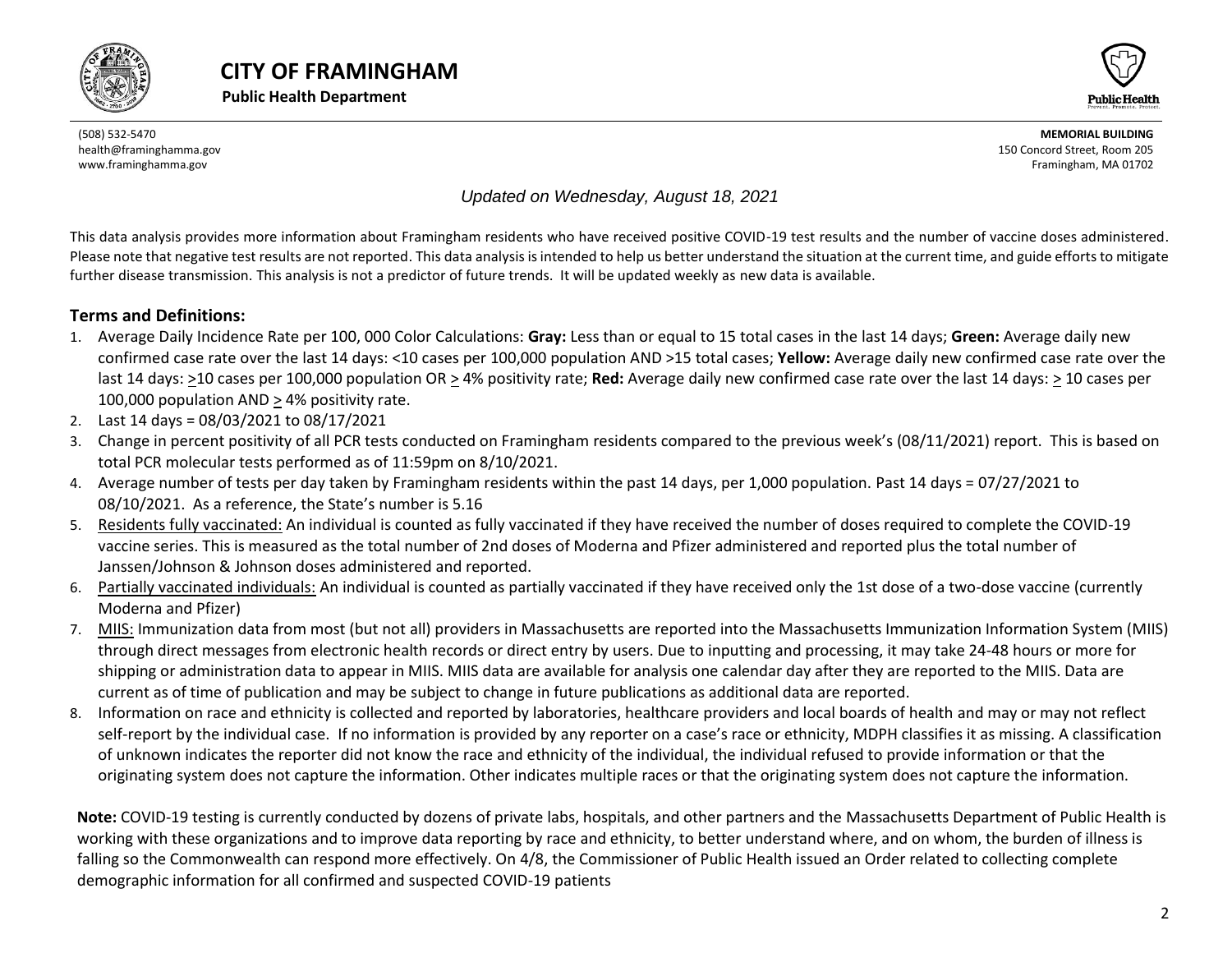



*Updated on Wednesday, August 18, 2021*

# Table of Contents

<span id="page-2-0"></span>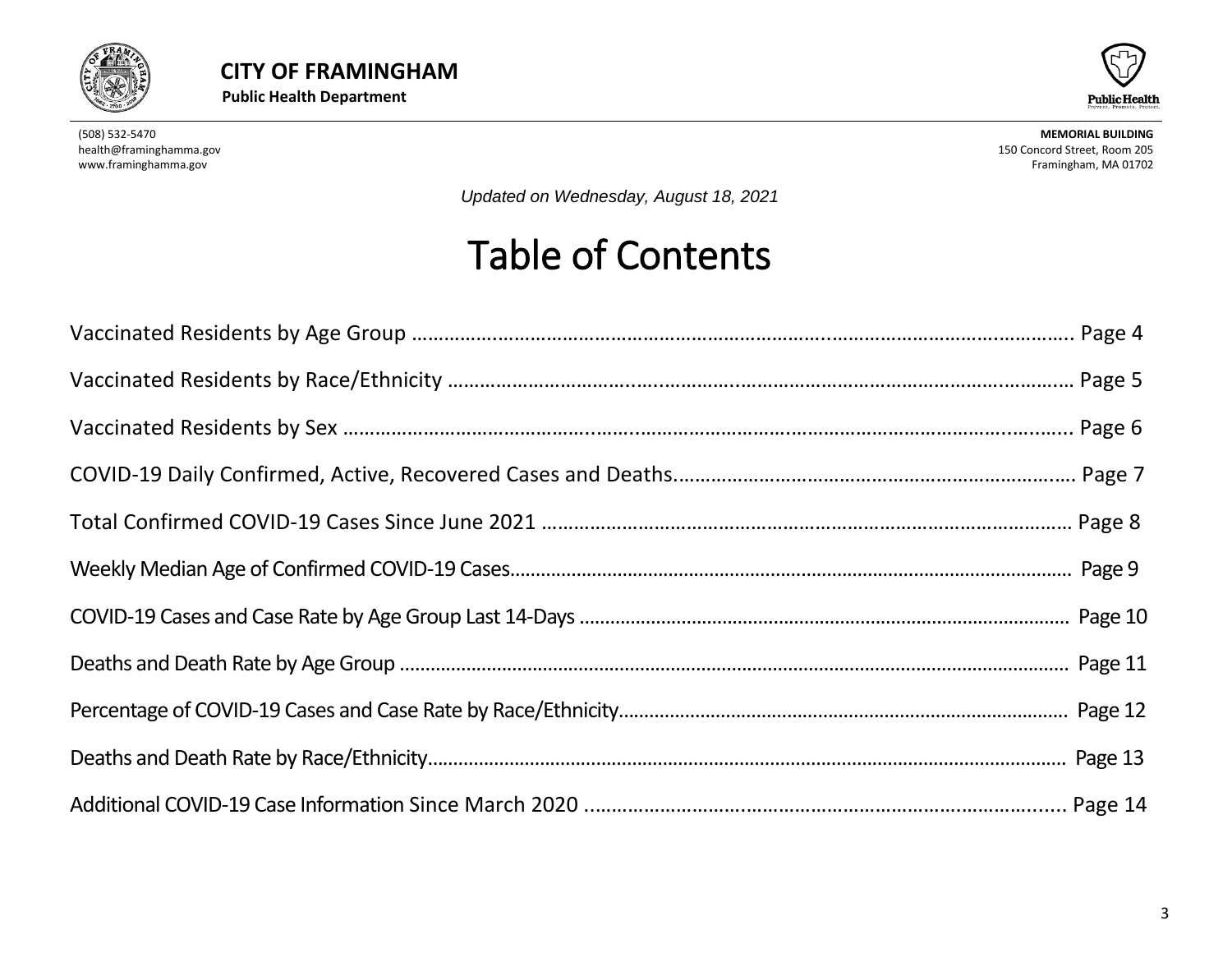



*Updated on Wednesday, August 18, 2021*

#### Vaccinated Residents by Age Group



4 **[Back to Top](#page-1-0)** Data Sources: Data from MIIS as of 08/10/21. Data reflect doses administered and reported, including Janssen/Johnson & Johnson beginning on 03/05/2021. An individual is<br>counted as partially vaccinated if they have received counted as partially vaccinated if they have received only the 1st dose of a two-dose vaccine (currently Moderna and Pfizer). An individual is counted as fully vaccinated if they have received the 2nd dose of Moderna or Pfizer or have received a dose of Janssen/Johnson & Johnson vaccine. These are mutually exclusive populations. Some individuals may receive a first or second dose of Moderna or Pfizer from a non-reporting provider and would not be included as fully vaccinated. Tables and Figures created by the Framingham Department of Public Health.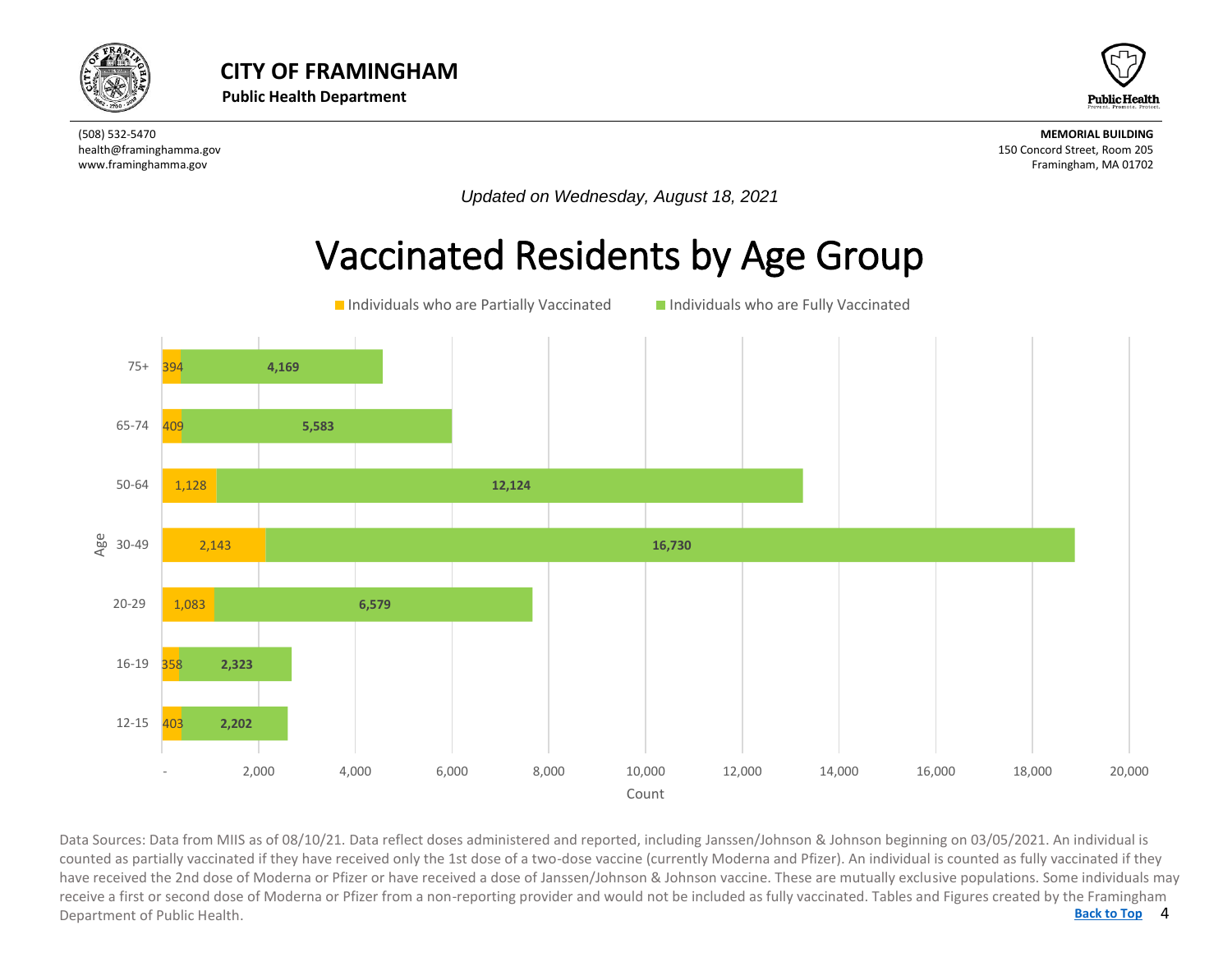<span id="page-4-0"></span>



*Updated on Wednesday, August 18, 2021*

## Vaccinated Residents by Race/Ethnicity





Data Sources: Data from MIIS as of 08/10/21. Data reflect doses administered and reported, including Janssen/Johnson & Johnson beginning on 03/05/2021. An individual is counted as partially vaccinated if they have received only the 1st dose of a two-dose vaccine (currently Moderna and Pfizer). An individual is counted as fully vaccinated if they have received the 2nd dose of Moderna or Pfizer or have received a dose of Janssen/Johnson & Johnson vaccine. These are mutually exclusive populations. Some individuals may receive a first or second dose of Moderna or Pfizer from a non-reporting provider and would not be included as fully vaccinated.

Unknown/Missing Includes responses that do not fit into the listed categories, nonresponses, "prefer not to say", and records from selected providers whose software does not allow them to collect race and ethnicity data. Tables and Figures created by the Framingham Department of Public Health.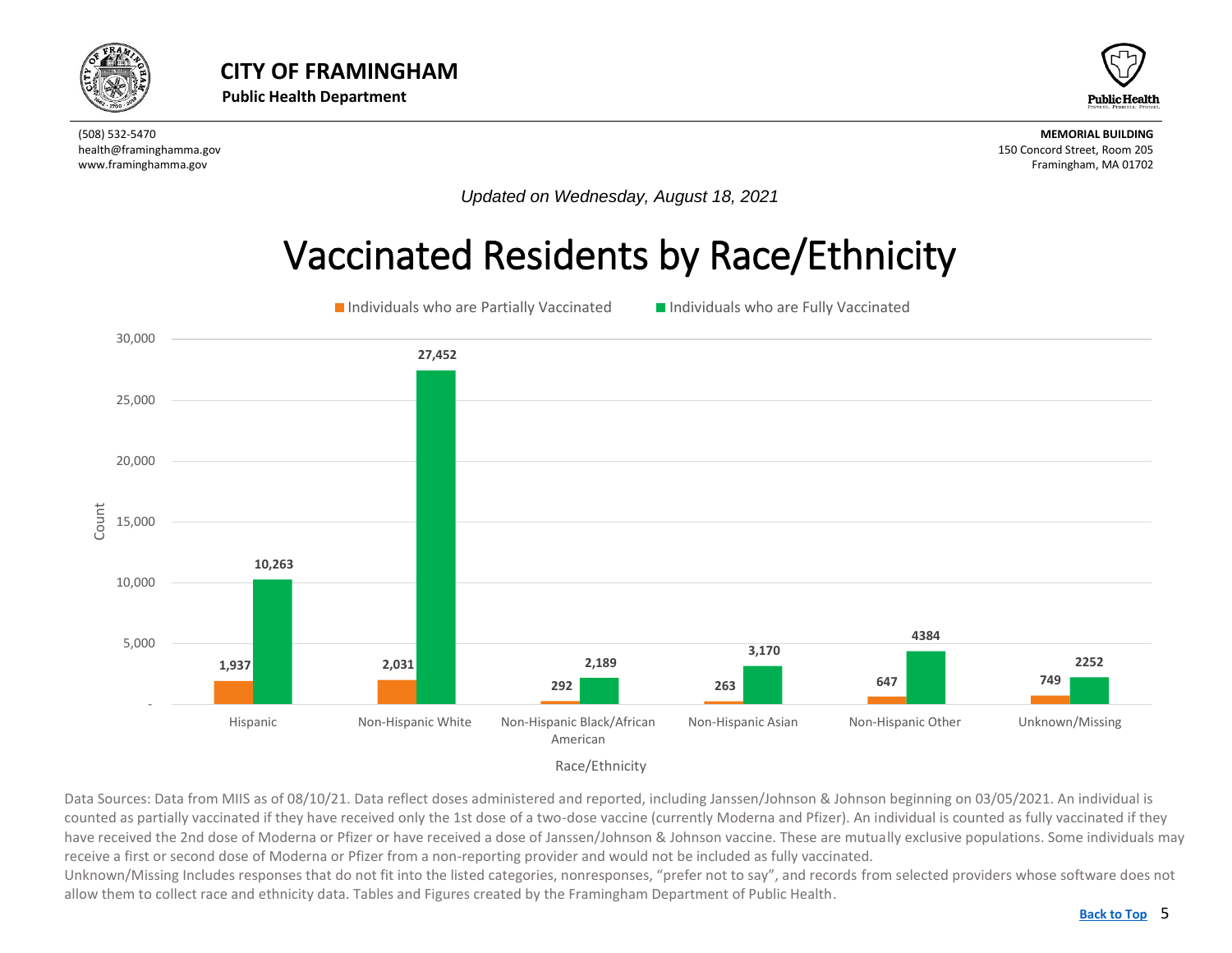



*Updated on Wednesday, August 18, 2021*

### Vaccinated Residents by Sex

<span id="page-5-0"></span>

Data Sources: Data from MIIS as of 08/10/21. Data reflect doses administered and reported, including Janssen/Johnson & Johnson beginning on 03/05/2021. An individual is counted as partially vaccinated if they have received only the 1st dose of a two-dose vaccine (currently Moderna and Pfizer). An individual is counted as fully vaccinated if they have received the 2nd dose of Moderna or Pfizer or have received a dose of Janssen/Johnson & Johnson vaccine. These are mutually exclusive populations. Some individuals may receive a first or second dose of Moderna or Pfizer from a non-reporting provider and would not be included as fully vaccinated.

Back to Top 6 Other includes unknown responses where sex was not reported or those that do not identify as male or female. Tables and Figures created by the Framingham Department of Public Health **[Back to Top](#page-1-0)**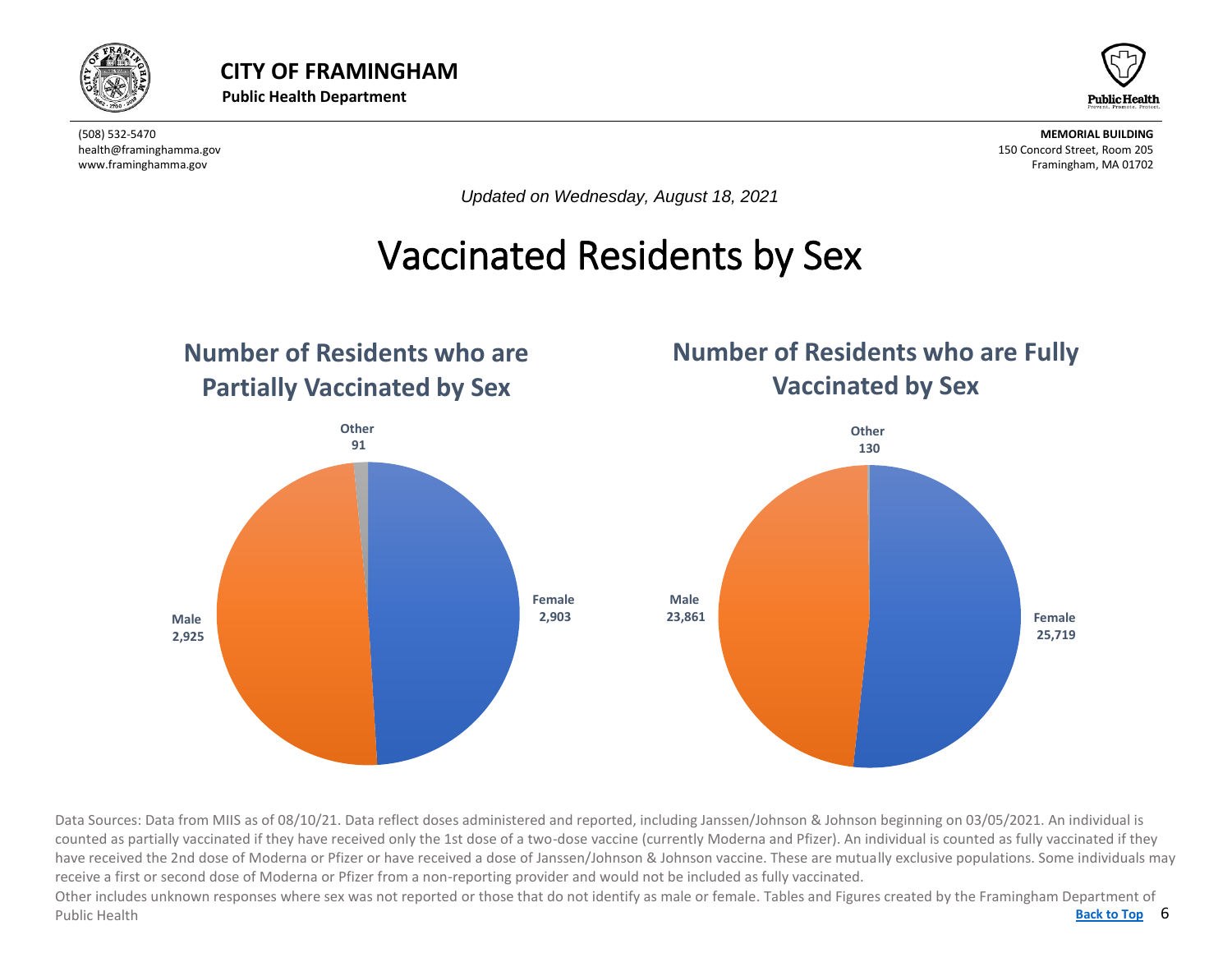<span id="page-6-0"></span>



*Updated on Wednesday, August 18, 2021*

## COVID-19 Daily Confirmed, Active, Recovered Cases and Deaths





Data Sources: COVID-19 Data provided by the Bureau of Infectious Disease and Laboratory Sciences; Tables and Figures created by the Framingham Department of Public Health.

\*Note: The COVID team is working in state data system to move lapsed or pending cases into correct status.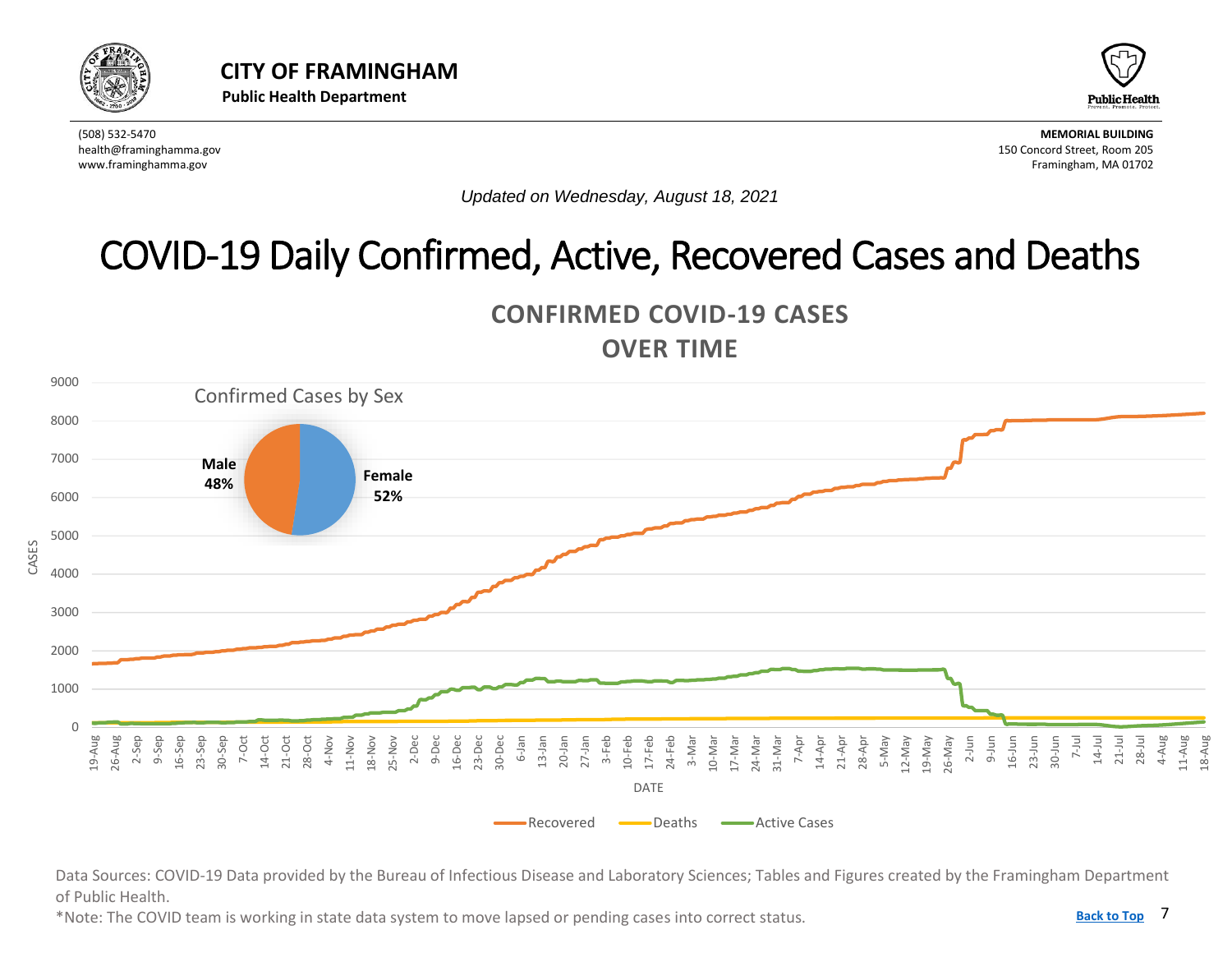



*Updated on Wednesday, August 18, 2021*

## Total Confirmed COVID-19 cases since June 2021



Data Sources: COVID-19 Data provided by the Bureau of Infectious Disease and Laboratory Sciences; Tables and Figures created by the Framingham Department of Public Health.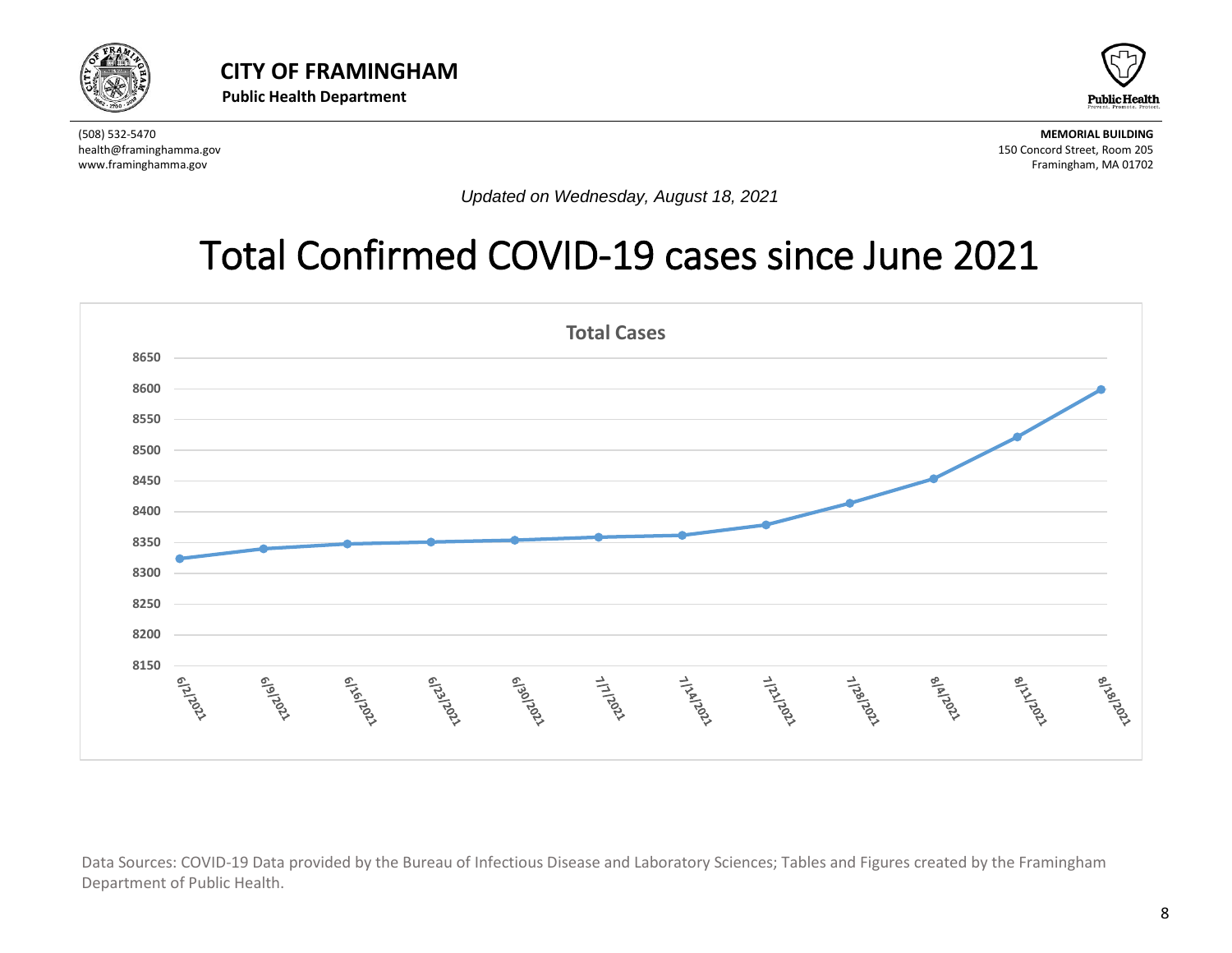<span id="page-8-0"></span>



*Updated on Wednesday, August 18, 2021*

## Weekly Median Age of Confirmed COVID-19 Cases



 Calculated as median age of new confirmed positive cases of residents of Framingham as reported by the MA Department of Public Health. Data Sources: COVID-19 Data provided by the Bureau of Infectious Disease and Laboratory Sciences; Tables and Figures created by the Framingham Department of Public Health.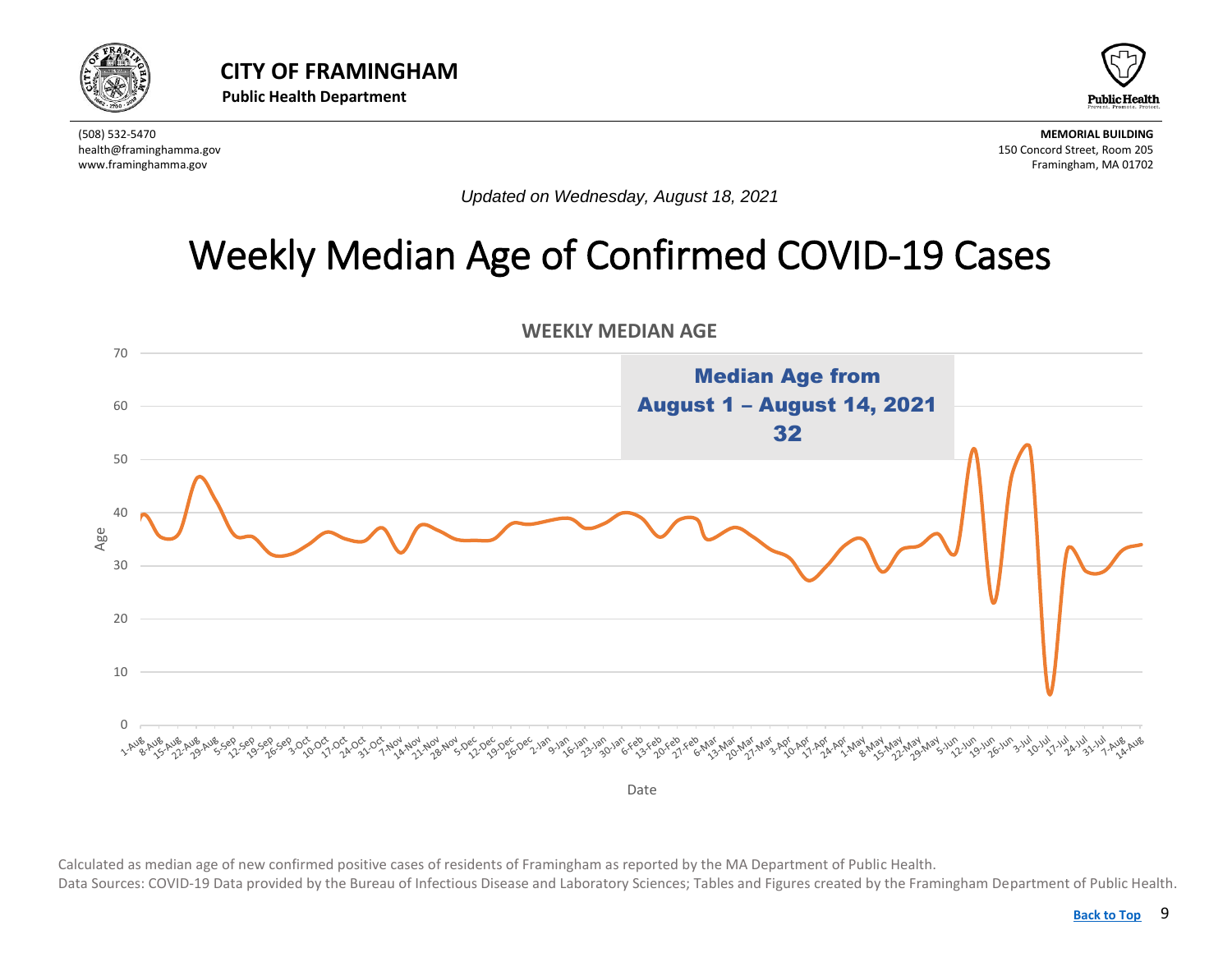<span id="page-9-0"></span>



*Updated on Wednesday, August 18, 2021*

#### COVID-19 Cases by Age Group Last 14-Days



Data Sources: COVID-19 Data provided by the Bureau of Infectious Disease and Laboratory Sciences, U.S. Census Bureau: Age Population Estimates 2010-2019, version 2019; Tables and Figures created by the Framingham Department of Public Health.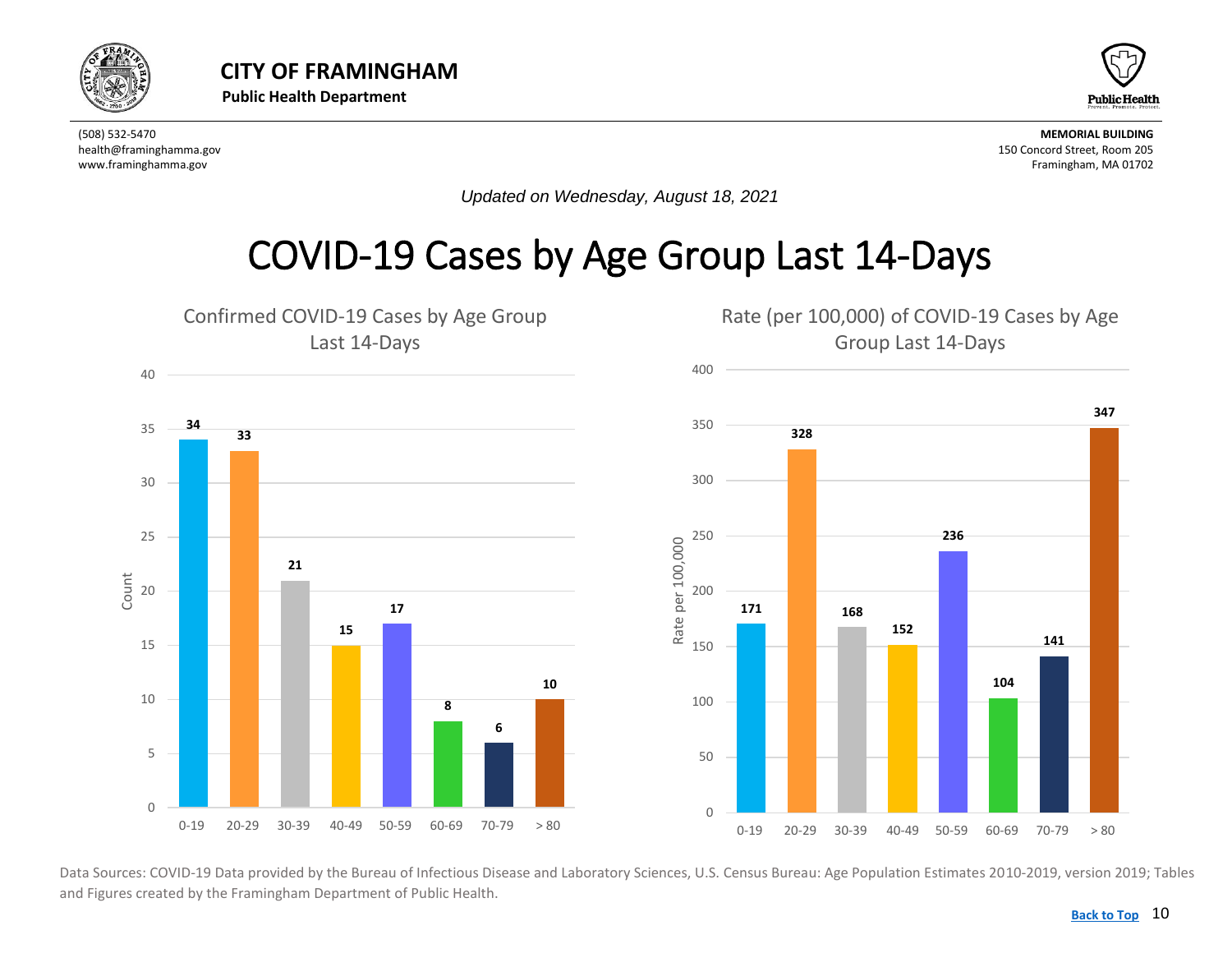<span id="page-10-0"></span>



*Updated on Wednesday, August 18, 2021*

#### Deaths and Death Rate by Age Group



Data Sources: COVID-19 Data provided by the Bureau of Infectious Disease and Laboratory Sciences and U.S. Census Bureau: Age Population Estimates 2010-2019, version 2019; Tables and Figures created by the Framingham Department of Public Health.

\* Median Age of Death in Confirmed COVID-19 Cases from March 1, 2020 to August 17, 2021 in Community Setting only.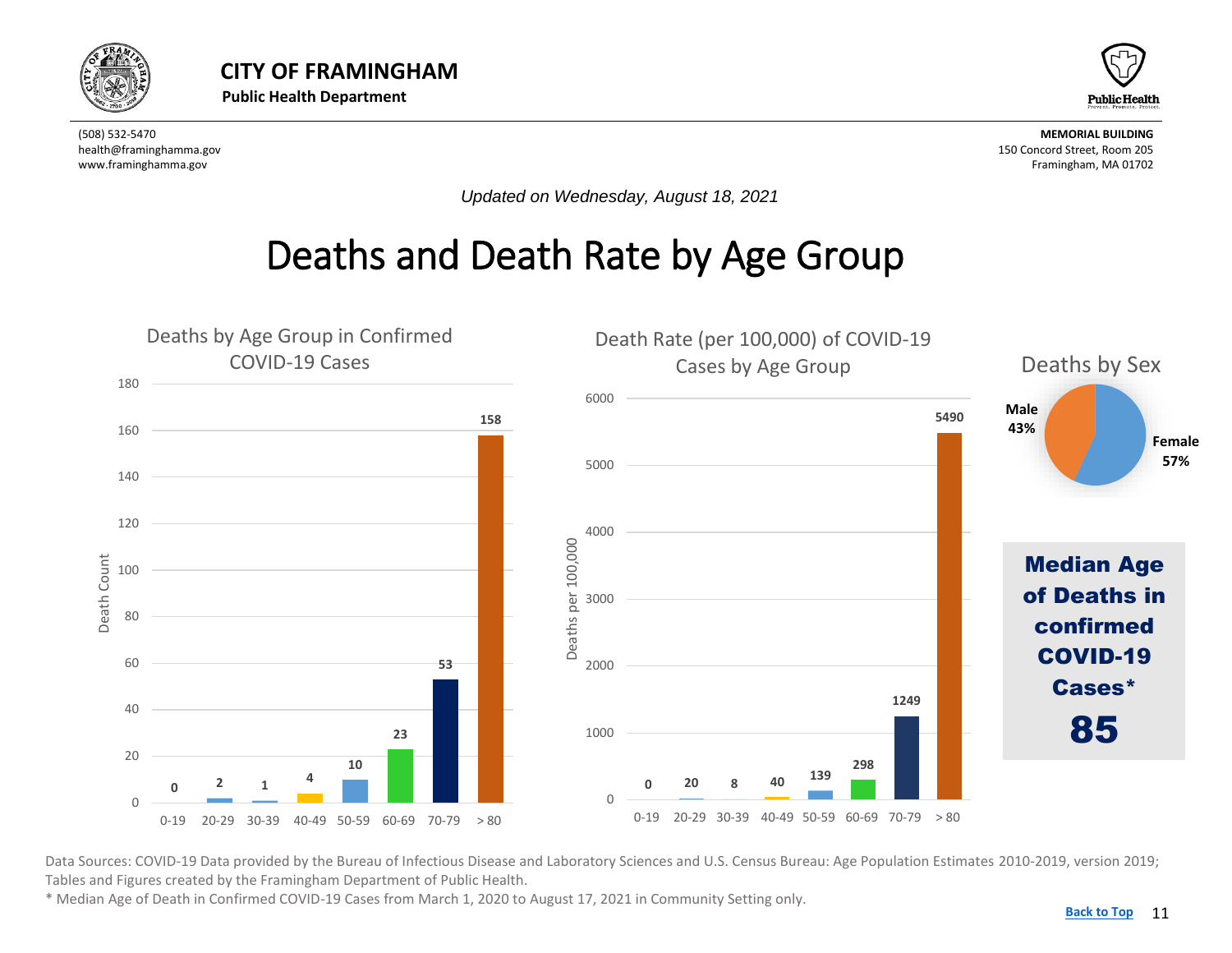<span id="page-11-0"></span>



*Updated on Wednesday, August 18, 2021*

#### Percentage of COVID-19 Cases and Case Rate by Race/Ethnicity





- Non-Hispanic White represent 58% of the City of Framingham population however they comprise less than half of the proportion of COVID 19 cases at 30%.
- Hispanics represent 17% of the City of Framingham population but comprise more than 2x that proportion of COVID 19 cases at 43%.
- Disparity between Whites and non-white populations would be even higher except many residents of Brazilian descent describe themselves as white.

**Rate (per 100,000) of COVID-19 Cases by Race/Ethnicity**



- The highest rates of positive cases are among Hispanics, Non-Hispanic Other and Non-Hispanics Asian.
- Disparity between Whites and non-white populations would be even higher except many residents of Brazilian descent describe themselves as white.

Data Sources: COVID-19 Data provided by the Bureau of Infectious Disease and Laboratory Sciences; and U.S. Census Bureau: Race and Hispanic Origin Population Estimates 2010-2019, version 2019; Tables and Figures created by the Framingham Department of Public Health.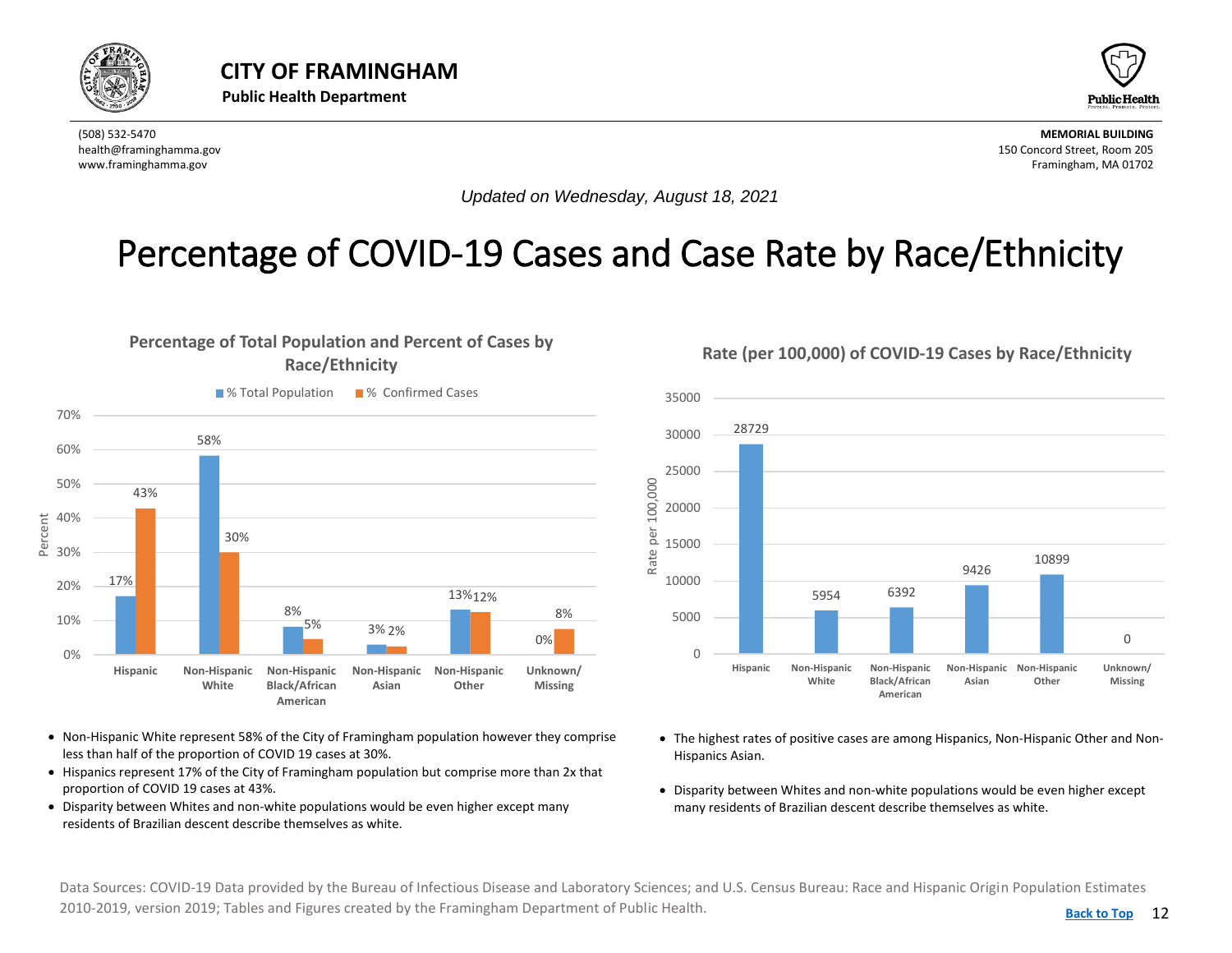<span id="page-12-0"></span>



*Updated on Wednesday, August 18, 2021*

## Deaths and Death Rate by Race/Ethnicity



- Count of Non-Hispanic White population is significantly higher than the other populations
- Disparity between Whites and non-White populations would be even higher since many residents of Brazilian descent describe themselves as white.
- The highest death rates of positive cases are among Hispanic, non-Hispanic White and non-Hispanic other.
- Disparity between Whites and non-White populations would be even higher since many residents of Brazilian descent describe themselves as white.

Data Sources: COVID-19 Data provided by the Bureau of Infectious Disease and Laboratory Sciences; Tables and Figures created by the Framingham Department of Public Health. **[Back to Top](#page-1-0)**